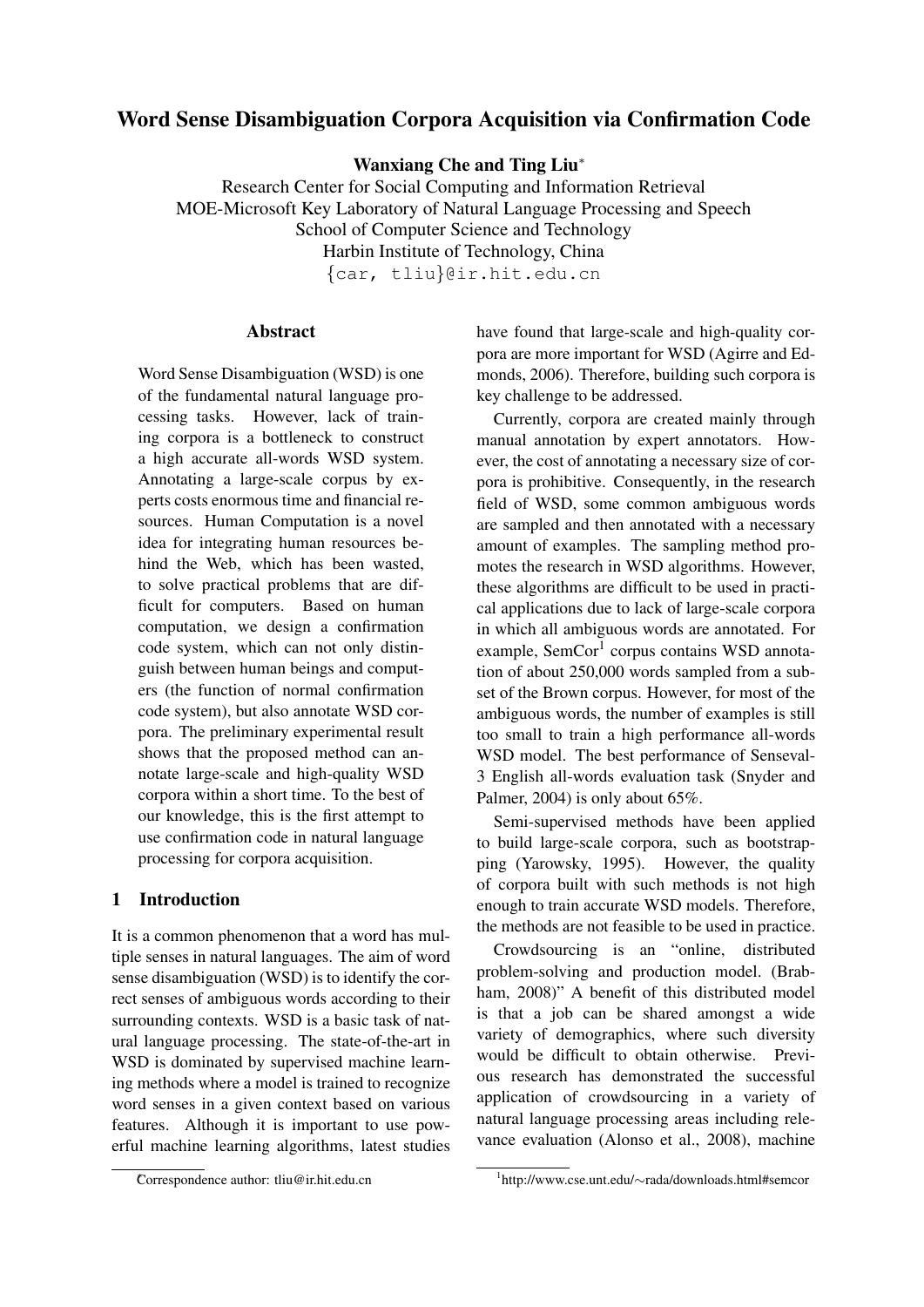translation (Ambati et al., 2010), and language processing (Callison-Burch and Dredze, 2010). However, the submissions of crowdsourcing are always needed to review to separate the legitimate work from the rest. Additionally, the crowdworkers are always motivated by money. These increase the extra cost of time and finance.

Human Computation is a novel method for collecting corpora (von Ahn, 2007). In this method, a computer asks a person or a large group of people to solve a problem, and then collects, interprets, and integrates their solutions. The methods of human computation include interactive online games, confirmation code, and so on. For instance, reCAPTCHA (von Ahn et al., 2008) system is a kind of confirmation code, also called CAPTCHA (Completely Automated Public Turing test to tell Computers and Humans Apart). Confirmation code systems are widely used on the Web as security measures to prevent automatic programs from abusing online services by asking a question that computers cannot yet answer. In reCAPTCHA, to pass the confirmation stage, users must input the content of word images from scanned old books. Two scanned word images are shown to a user at the same time. The system knows the content of one word and does not know the other. If the user wants to pass the confirmation stage, he must input the correct content of the known word. Because the user does not know which word the system knows, he has to input the contents of both words. Thus, once the confirmation function is successfully achieved, the content of the unknown word can be obtained. Finally, reCAPTCHA helps to digitize plenty of old books that an optical character recognition (OCR) cannot decipher.

Different from crowdsourcing, human computation does not need to review the results again nor pay users. The method can take advantage of a larger range of people. However, human computation methods are rarely used in natural language processing tasks. The main reason is that natural language processing tasks are usually very complex. It is difficult to design an appropriate game and also be annotated by normal users. Seemakurty et al. (2010) designed a game which helps to collect WSD corpora. The game chooses two participants randomly and then shows a sentence to them. The two users are asked to input as many synonyms of the same ambiguous word in the sentence as possible within a limited period of game round time. Once there are identical input words by them, they are awarded scores and then a synonym of the ambiguous word is obtained. Based on these synonyms, the correct sense of the ambiguous word can be recognized. However, a big problem is how to attract a considerable number of users. In addition, it needs long time to collect these synonyms<sup>2</sup>. More seriously, the game can be cheated under some extreme circumstances, e.g., when all users just input the same words, or we use a robot to input all words in a dictionary quickly.

In this paper, we are inspired by the idea of reCAPTCHA system and propose a confirmation code based method to annotate WSD corpora with low cost. The method can help to collect largescale and high-quality corpora within a short time. Preliminary experimental result shows that the method can achieve 80.65% accuracy on an annotated WSD corpus which is close to the inter-rater agreement of the corpus. It only needs about 8 to 10 seconds to annotate an example by a person.

## 2 System Description

A WSD confirmation code includes two questions. Each question consists of a sentence and a highlighted ambiguous word in the sentence. All senses of the ambiguous word are provided as optional answers. The system only knows the answer for one of the two questions, which is named as *known* question and the other is *unknown* question. A user needs to choose a word sense for each ambiguous word. The user can pass the confirmation stage if and only if his answer to the known question is correct. Like in reCAPTCHA, users do not know which one is known question. They must choose each word sense carefully in order to pass confirmation stage. Therefore, they provide the correct sense for the ambiguous word of unknown question. If WSD confirmation code system is widely used by lots of Web sites, we can easily collect large-scale corpora.

The data flow chart of the WSD confirmation code system is shown in Figure 1. ① two questions are randomly selected from known and unknown question databases respectively. ② the two questions are asked to a user and the user needs to answer them. ③ once the user's answer is correct,

 $2$ In their work, a game round is to be set 30 seconds, i.e. it needs 30 seconds to annotate the sense of an ambiguous word at least.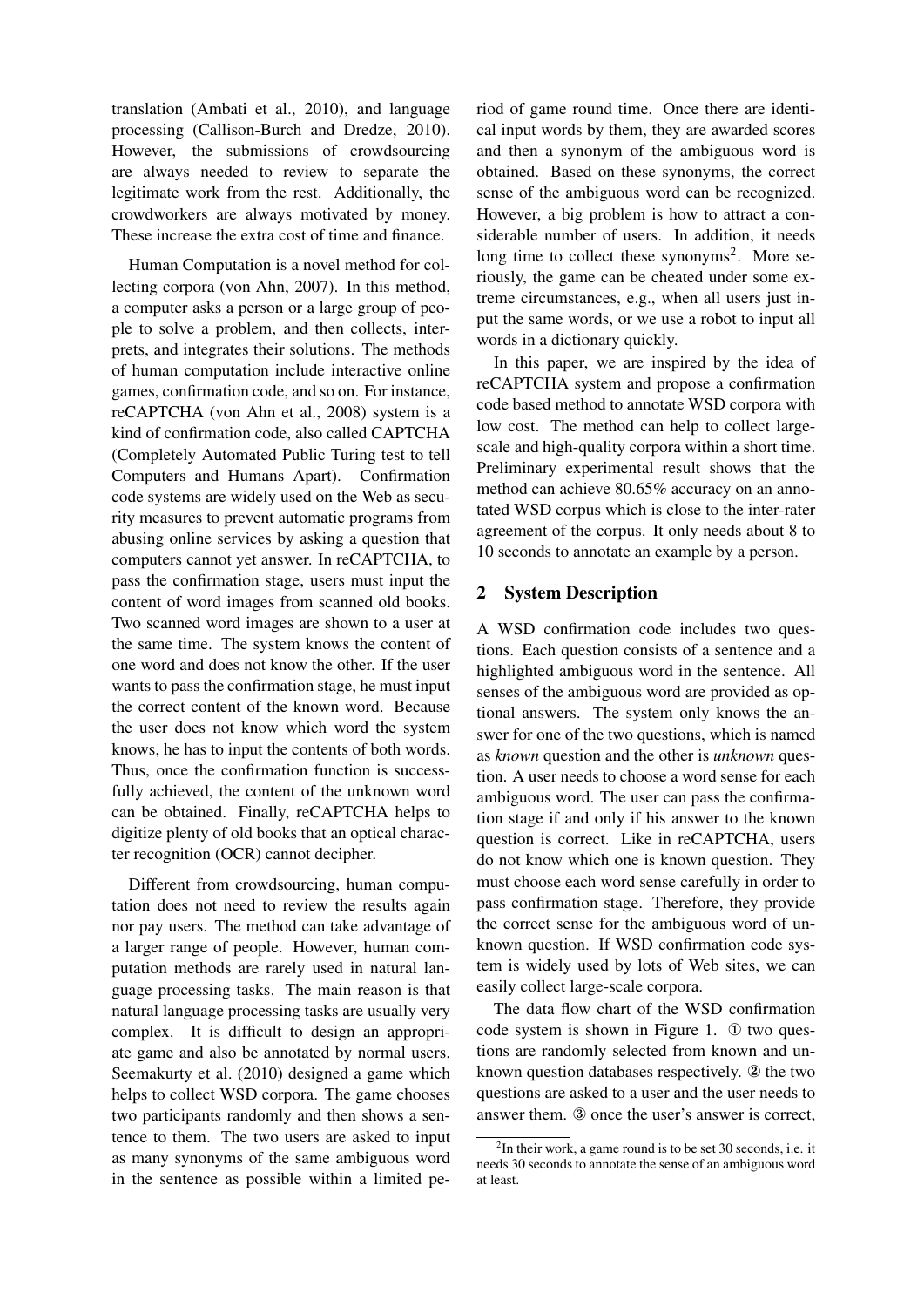

Figure 1: The data flow chart of WSD confirmation code system

i.e. it is equal to the answer of known question, he can pass the confirmation stage. Then we can know the answer of the unknown question, which becomes a new known question and can be added into the known question database. Otherwise, the confirmation stage cannot be passed and the user has to answer another pair of questions.

The known question is used to distinguish between human beings and computers, i.e. this is the function of commonly used confirmation code. Usually, it is either impossible or less possible for a computer to automatically choose correct answers. In order to further prevent automatic WSD programs from passing the confirmation stage, we convert original sentences into images with randomly distorted background and font. This method makes it impossible to recognize the contents of the original sentences and to do WSD automatically. If users correctly annotate the known word sense, the system can assume that they are human and gain confidence that they can also annotate the other word sense correctly.

Figure 2 shows an example of WSD confirmation code<sup>3</sup> . Sentences are in image forms and the target ambiguous words are highlighted with red font. The senses of these ambiguous words are shown in pull-down menus.

In order to improve the consistency of the final corpora, we allow each example to be annotated more than once. Then, a voting method can be used to determine the final word sense.

### 3 Experiment

#### 3.1 Experimental Data

To evaluate the correctness of the corpus annotated by our WSD confirmation code method, we



Figure 2: An example of WSD confirmation code system. Here, the two sentences are "根据这 一方案 (according to the scheme)" and "这种 状况带来了两个弊端 (this situation brings two drawbacks)" respectively. The two ambiguous words are "根 据 (according to)" and "带 来 (bring)". Here, "带来" has two senses: "影<sup>响</sup> <sup>触</sup> 动 … (influence)" and "携带 跟随 … (bring)". Because of the incompleteness of the thesaurus, there are some words whose senses cannot be found. Therefore, we add a "其它 (other)" option for every word since the current word sense does not belong to any of above options. The other Chinese sentences in the example instruct the users how to use the system. "系统产生的验证码" means "The confirmation codes provided by the system" and "选择正确的意思" means "Please choose the correct word sense".

built a trial system and took advantage of an annotated Chinese all-words WSD corpus consisting of about 10,000 sentences containing about 200,000 words sampled from Chinese news documents. In these words, there are about 78,800 ambiguous words and all of which have been annotated with their corresponding senses by human experts. Among them, we randomly set 5,000 words as unknown questions and remaining as known.

#### 3.2 Thesaurus

We use WordMap (Che et al., 2010) as a thesaurus to represent word senses. There are more than 100,000 Chinese words in WordMap. Each word sense belongs to a tree node with five levels. There are 12 top level nodes, such as "entity" and "human beings". There are about 100 second, 15,000 third, and more fourth and fifth level nodes. Under the fifth level nodes, there are some synonyms which have the same word sense. For instance, the word "材料" has two senses which are represented by five level nodes as follows:

1. 物 (entity) → 统称 (common name) → 物资 (goods) <sup>→</sup> 物<sup>资</sup> (goods) <sup>→</sup> <sup>材</sup><sup>料</sup> (material)

<sup>&</sup>lt;sup>3</sup>In this paper, we use Chinese as an example. However, the method is not restricted to specific language.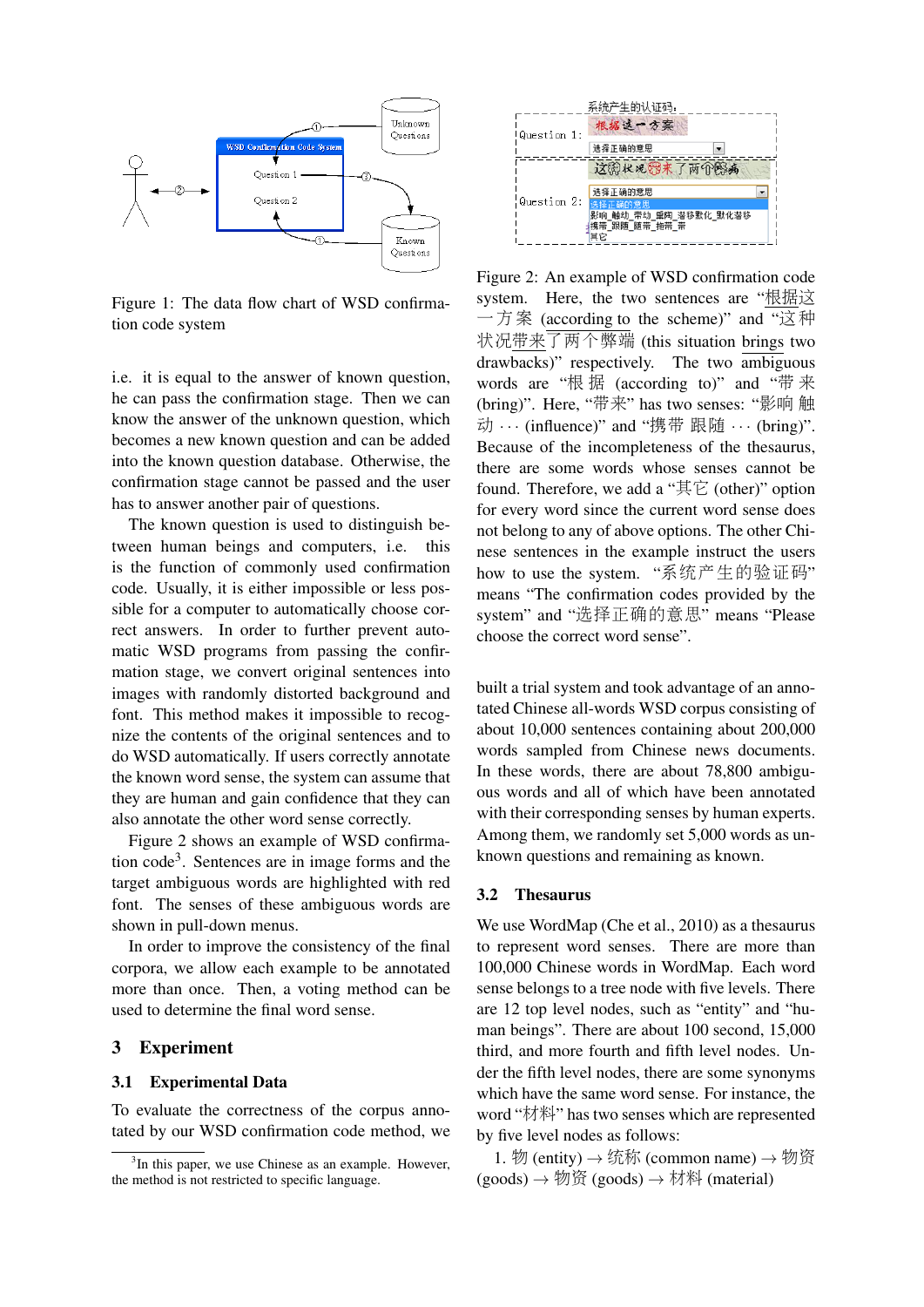| # of times an | # of anno-  | # of correct  | Acc.   |
|---------------|-------------|---------------|--------|
| example<br>is | tated exam- | annotated ex- |        |
| annotated     | ples        | amples        |        |
| Random        |             |               | 41.01% |
|               | 2.387       | 1,609         | 67.41% |
| >2            | $33\bar{6}$ | 271           | 80.65% |

Table 1: Comparison of Experimental Results

2.  $\lambda$  (human beings)  $\rightarrow \overrightarrow{\mathrm{I}}$  (ability)  $\rightarrow \overleftrightarrow{\mathrm{R}}$ (hero)  $\rightarrow \lambda \rightarrow$  (talents)  $\rightarrow \lambda \rightarrow$  (talents)

We can see that the two word senses belong to two top level nodes " $\mathcal{U}$  (entity)" and " $\mathcal{N}$  (human beings)" respectively. In each sense, the concept becomes more and more specific as the level increases.

However, the above sense representation method is not suitable to be shown as word sense options directly since it is too abstract to be understood by normal users. Therefore, we use synonyms of each word sense to represent the word sense. For instance, the synonyms of the two senses of the word "材料" are "材<sup>质</sup> 生<sup>料</sup> <sup>质</sup><sup>料</sup> (materials)" and "人才 <sup>佳</sup><sup>人</sup> 才<sup>子</sup> 奇才 天  $\pm$  (talents)" respectively. Then we show these synonyms to the users for better understanding of the word sense.

#### 3.3 Preliminary Results

We invited 20 volunteers to test the system. We collected 2,723 examples which passed the confirmation successfully. Table 1 shows the comparison of the experimental results.

From Table 1, we can see that when an example is annotated once, the accuracy (67.41%) is much higher than the random sense selection  $(41.01\%)^4$ . This tells us that the human efforts have a positive effect on the annotation. However, the accuracy is still not high enough and this can be attributed to volunteers' lack of experience in WSD. They maybe make mistakes. The accuracy, along with an increase of the annotation times, is improved. When an example is annotated more than once, the accuracy reaches 80.65% and is close to the interrater agreement (83.84%) of the original corpus.

On average, it needs about 8 to 10 seconds for a person to successfully input a WSD confirmation code. It is faster than common confirmation code systems (with six to eight randomly characters), which need 13.51 seconds on average (von

Ahn et al., 2008). This is not surprising, because choosing an answer is faster than inputting some characters. So, in practice, the WSD confirmation code system can be adopted without reducing the quality of user experience.

# 4 Conclusion and Future Work

To address the lack of WSD corpora, we propose a human computation based method. When users successfully input a confirmation code, they annotate a WSD example incidentally. The preliminary experiments show that the novel method can annotate large-scale and high-quality WSD corpora within a short time. As far as we know, there is no work done to annotate natural language processing corpora with confirmation code.

In the future, we plan to improve the annotation speed and reduce the complexity of confirmation process by showing two sentences with the same ambiguous words. Thus, users can easily compare the two sentences. More importantly, they only need to read the options once, which can save confirmation time further. We also can use unsupervised clustering method which determines senses that are very similar and displays only one of the alternatives. Secondly, we will apply this method to other languages. Our method is general enough and can be applied to any languages as long as the language has a thesaurus and some initial WSD corpora. Of course, a particular language WSD confirmation code system can only be used in Web sites of the same language because it is difficult for a normal user to perform WSD task on the foreign language that they are unfamiliar with. Thirdly, we can apply this method to other natural language processing tasks which need corpora acquisition such as co-reference resolution, named entity recognition, and parsing. Finally, we will use the corpora annotated by the confirmation code method to train a more effective WSD model.

## Acknowledgement

This work was supported by National Natural Science Foundation of China (NSFC) via grant 60803093, 61133012, Natural Scientific Research Innovation Foundation in Harbin Institute of Technology (HIT.NSRIF.2009069), and Fundamental Research Funds for the Central Universities (HIT.KLOF.2010064).

<sup>4</sup> In WordMap, there are 2.44 senses for each ambiguous word on average. Therefore, the accuracy of random selection is 41.01%.